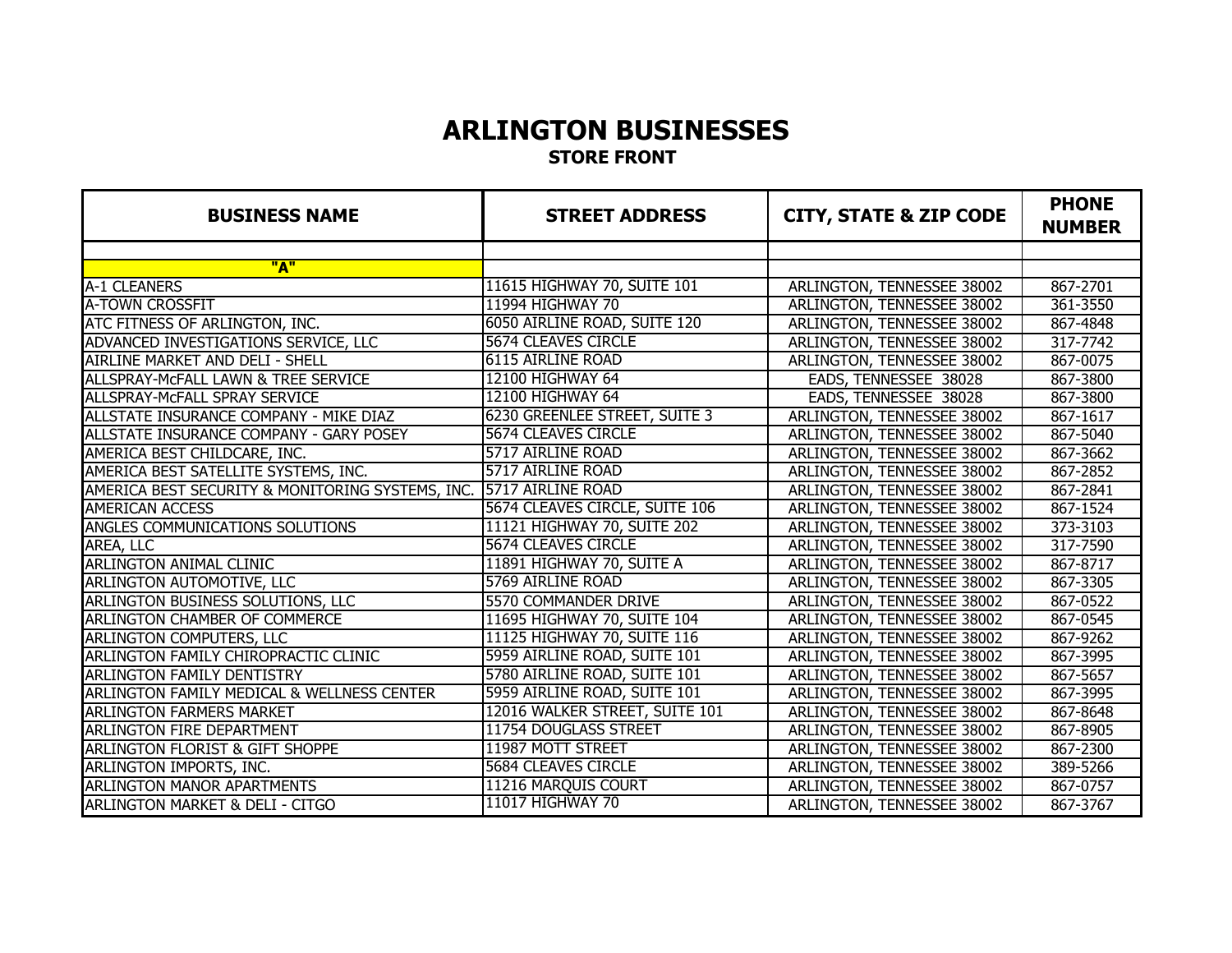## **PAGE 2 - ARLINGTON BUSINESSES (STORE FRONT) CONTINUED**

| <b>BUSINESS NAME</b>                          | <b>STREET ADDRESS</b>            | <b>CITY, STATE &amp; ZIP CODE</b> | <b>PHONE</b><br><b>NUMBER</b> |
|-----------------------------------------------|----------------------------------|-----------------------------------|-------------------------------|
|                                               |                                  |                                   |                               |
| "A"                                           |                                  |                                   |                               |
| <b>ARLINGTON MASONIC LODGE #641</b>           | 12044 FORREST STREET             | ARLINGTON, TENNESSEE 38002        | 867-2193                      |
| <b>ARLINGTON MOTORS, LLC</b>                  | 11995 HIGHWAY 70                 | ARLINGTON, TENNESSEE 38002        | 867-8877                      |
| <b>ARLINGTON PET HOSPITAL</b>                 | 11065 HIGHWAY 70                 | ARLINGTON, TENNESSEE 38002        | 317-4412                      |
| ARLINGTON PHYSICAL THERAPY, LLC               | 5780 AIRLINE ROAD, SUITE 109     | ARLINGTON, TENNESSEE 38002        | 317-7054                      |
| ARLINGTON PLUMBING COMPANY, INC.              | 5570 COMMANDER DRIVE             | ARLINGTON, TENNESSEE 38002        | 867-0522                      |
| ARLINGTON POST OFFICE                         | 5885 AIRLINE ROAD                | ARLINGTON, TENNESSEE 38002        | 867-3963                      |
| <b>ARLINGTON PUBLIC WORKS DEPARTMENT</b>      | 11719 MEMPHIS-ARLINGTON ROAD     | <b>ARLINGTON, TENNESSEE 38002</b> | 867-4980                      |
| <b>ARLINGTON QUICK MARKET</b>                 | 11933 HIGHWAY 70                 | ARLINGTON, TENNESSEE 38002        | 867-8735                      |
| <b>ARLINGTON SELF STORAGE</b>                 | 5925 AIRLINE ROAD                | ARLINGTON, TENNESSEE 38002        | 867-7867                      |
| ARLINGTON SENIOR CITIZENS CENTER              | <b>6265 CHESTER STREET</b>       | ARLINGTON, TENNESSEE 38002        | 867-7698                      |
| <b>ARLINGTON TOWN HALL</b>                    | 5854 AIRLINE ROAD                | ARLINGTON, TENNESSEE 38002        | 867-2620                      |
| <b>ARLINGTON TRAVEL CENTER</b>                | 4935 AIRLINE ROAD                | ARLINGTON, TENNESSEE 38002        | 867-8026                      |
| ASHLEY WHITE GROOMING, LLC                    | 3210 CYPRESS RIDGE DRIVE         | EADS, TENNESSEE 38028             | 237-6734                      |
| AUTOZONE #3887                                | 11701 HIGHWAY 70                 | ARLINGTON, TENNESSEE 38002        | 867-5393                      |
| "B"                                           |                                  |                                   |                               |
| BAPTIST MEMORIAL MEDICAL GROUP                | 5780 AIRLINE ROAD, SUITE 112     | ARLINGTON, TENNESSEE 38002        | 867-2187                      |
| <b>BARTLETT LAWN SERVICE</b>                  | 4527 AIRLINE ROAD                | ARLINGTON, TENNESSEE 38002        | 867-0333                      |
| BASKIN ROBBINS ICE CREAM STORE (INSIDE SHELL) | <b>6115 AIRLINE ROAD</b>         | ARLINGTON, TENNESSEE 38002        | 867-0075                      |
| <b>BEAUTY LAWN SPRAY, INC.</b>                | 5858 JETWAY                      | ARLINGTON, TENNESSEE 38002        | 867-8335                      |
| BOTTOMLINE ACCOUNTING & BOOKKEEPING           | 11125 HIGHWAY 70, SUITE 106      | ARLINGTON, TENNESSEE 38002        | 354-4868                      |
| <b>BRENDALAY GRILL, LLC</b>                   | <b>6259 QUINTARD STREET</b>      | <b>ARLINGTON, TENNESSEE 38002</b> | 317-7005                      |
| <b>BRIAN ELDER ROOFING</b>                    | 11125 HIGHWAY 70, SUITE 116      | ARLINGTON, TENNESSEE 38002        | 867-0303                      |
| "C"                                           |                                  |                                   |                               |
| <b>CE'LESTE</b>                               | <b>6240 CHESTER STREET</b>       | <b>ARLINGTON, TENNESSEE 38002</b> | 867-0014                      |
| CHAMPION SPORTS INSTITUTE, INC.               | 12130 ARLINGTON TRAIL, SUITE 101 | ARLINGTON, TENNESSEE 38002        | 867-2169                      |
| <b>CHIC HAIR STUDIO</b>                       | 11125 HIGHWAY 70, SUITE 112      | ARLINGTON, TENNESSEE 38002        | 428-0687                      |
| CIRAS IMAGING, INC.                           | 6220 GREENLEE STREET, SUITE 3    | ARLINGTON, TENNESSEE 38002        | 867-7838                      |
| <b>CLASSIC TRENDS GIFTS &amp; INTERIORS</b>   | <b>6247 CHESTER STREET</b>       | ARLINGTON, TENNESSEE 38002        | 867-2877                      |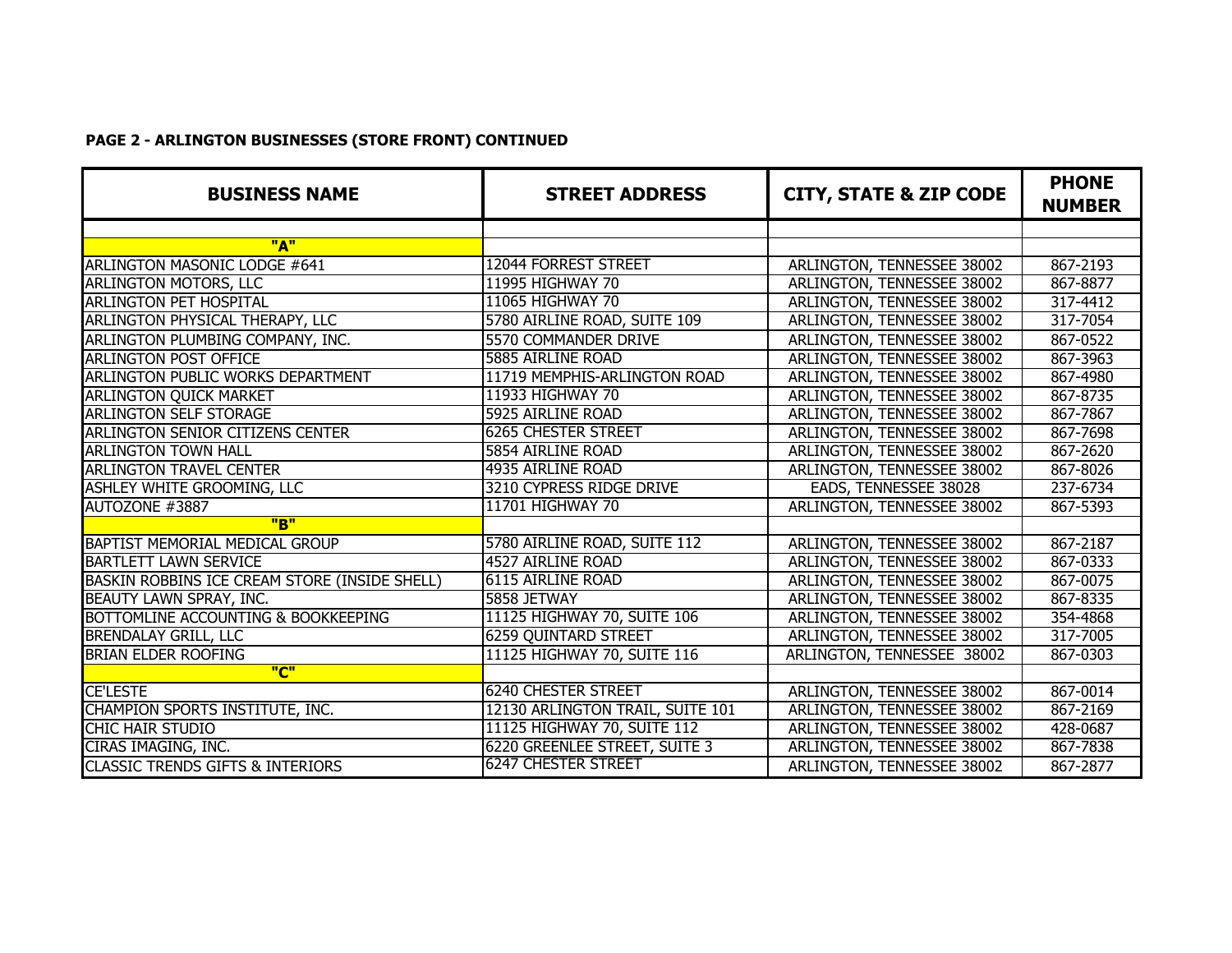## **PAGE 3 - ARLINGTON BUSINESSES (STORE FRONT) CONTINUED**

| <b>BUSINESS NAME</b>                         | <b>STREET ADDRESS</b>          | <b>CITY, STATE &amp; ZIP CODE</b> | <b>PHONE</b><br><b>NUMBER</b> |
|----------------------------------------------|--------------------------------|-----------------------------------|-------------------------------|
|                                              |                                |                                   |                               |
| "C"                                          |                                |                                   |                               |
| CONTINENTAL CLEANERS, LLC                    | 11125 HIGHWAY 70, SUITE 115    | <b>ARLINGTON, TENNESSEE 38002</b> | 867-5440                      |
| <b>CORPORATE INSURANCE GROUP, LLC</b>        | 5674 CLEAVES CIRCLE, SUITE 102 | ARLINGTON, TENNESSEE 38002        | 867-7171                      |
| COUNTRY GARDENS - ARLINGTON DEPOT SQUARE     | 12016 WALKER STREET            | ARLINGTON, TENNESSEE 38002        | 867-7177                      |
| "פ"                                          |                                |                                   |                               |
| DANCE ARTS, INC. - SCHOOL OF DANCE & MUSIC   | 11695 HIGHWAY 70, SUITE 105    | ARLINGTON, TENNESSEE 38002        | 867-8844                      |
| DECORATIVE ART DÉCOR                         | 11994 HIGHWAY 70, SUITE 101    | ARLINGTON, TENNESSEE 38002        | 867-2369                      |
| DOLLAR GENERAL STORE #6541                   | 12035 HIGHWAY 70               | ARLINGTON, TENNESSEE 38002        | 867-1521                      |
| DOMINO'S PIZZA #5496                         | 5780 AIRLINE ROAD, SUITE 103   | ARLINGTON, TENNESSEE 38002        | 867-0032                      |
| "F"                                          |                                |                                   |                               |
| <b>EADS ANIMAL HOSPITAL</b>                  | 3210 CYPRESS RIDGE DRIVE       | EADS, TENNESSEE 38028             | 867-7387                      |
| <b>EAD'S ANTIQUES</b>                        | 12322 HIGHWAY 64               | EADS, TENNESSEE 38028             | 867-0743                      |
| <b>EMBROIDER THIS N THAT</b>                 | 11125 HIGHWAY 70, SUITE 111    | ARLINGTON, TENNESSEE 38002        | 317-6174                      |
| <b>ENSCOR, LLC</b>                           | 5566 COMMANDER DRIVE           | ARLINGTON, TENNESSEE 38002        | 867-2297                      |
| <b>ENTERPRISE REALTORS</b>                   | 6280 CHESTER STREET, SUITE 101 | ARLINGTON, TENNESSEE 38002        | 867-1000                      |
| <b>EUKALIN CORPORATION</b>                   | 11121 HIGHWAY 70, SUITE 102    | ARLINGTON, TENNESSEE 38002        | 820-0007                      |
| EVERYTHING MEMPHIS (INSIDE VISITOR'S CENTER) | 12036 ARLINGTON TRAIL          | ARLINGTON, TENNESSEE 38002        | 543-5375                      |
| "F"                                          |                                |                                   |                               |
| FAITH FAMILY MEDICAL SERVICES                | 6050 AIRLINE ROAD, SUITE 109   | ARLINGTON, TENNESSEE 38002        | 867-3367                      |
| <b>FARM BUREAU INSURANCE</b>                 | 6050 AIRLINE ROAD, SUITE 104   | ARLINGTON, TENNESSEE 38002        | 317-4146                      |
| FIRST CITIZENS NATIONAL BANK                 | 5845 AIRLINE ROAD              | ARLINGTON, TENNESSEE 38002        | 867-7747                      |
| <b>FORTY AIRLINE - SHELL</b>                 | 5055 AIRLINE ROAD              | ARLINGTON, TENNESSEE 38002        | 867-2730                      |
| <b>FRED'S EXPRESS PHARMACY</b>               | 11888 HIGHWAY 70               | ARLINGTON, TENNESSEE 38002        | 867-2041                      |
| FRED'S STORE #1070                           | 11888 HIGHWAY 70               | ARLINGTON, TENNESSEE 38002        | 867-9919                      |
| FUTURE BENEFITS OF AMERICA                   | 11121 HIGHWAY 70, SUITE 201    | ARLINGTON, TENNESSEE 38002        | 843-7799                      |
| "G"                                          |                                |                                   |                               |
| <b>GAMETIME SPORTS GRILL</b>                 | 11695 HIGHWAY 70, SUITE 102    | ARLINGTON, TENNESSEE 38002        | 867-9199                      |
| <b>GENT'S FORMAL WEAR</b>                    | 11125 HIGHWAY 70, SUITE 113    | ARLINGTON, TENNESSEE 38002        | 867-1977                      |
| <b>GETMAN ORTHODONTICS</b>                   | 5780 AIRLINE ROAD, SUITE 101   | ARLINGTON, TENNESSEE 38002        | 843-2483                      |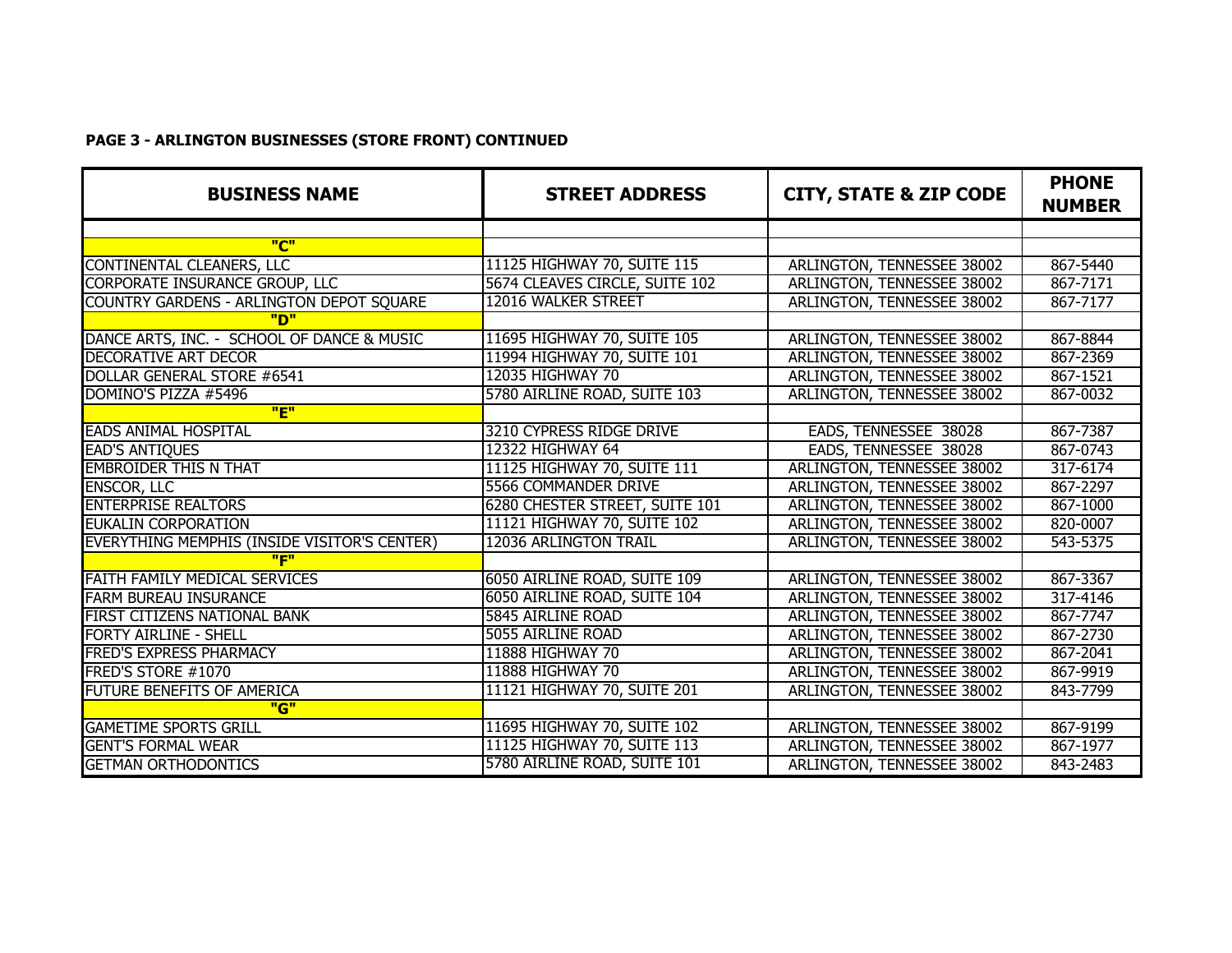#### **PAGE 4 - ARLINGTON BUSINESSES (STORE FRONT) CONTINUED**

| <b>BUSINESS NAME</b>                       | <b>STREET ADDRESS</b>            | <b>CITY, STATE &amp; ZIP CODE</b> | <b>PHONE</b><br><b>NUMBER</b> |
|--------------------------------------------|----------------------------------|-----------------------------------|-------------------------------|
|                                            |                                  |                                   |                               |
| "H"                                        |                                  |                                   |                               |
| HALL ELECTRIC, INC.                        | 5509 LAMB ROAD                   | ARLINGTON, TENNESSEE 38002        | 867-7710                      |
| <b>HANNAH INSURANCE</b>                    | 11875 HIGHWAY 70, SUITE 101      | ARLINGTON, TENNESSEE 38002        | 867-7520                      |
| "I"                                        |                                  |                                   |                               |
| INTERNATIONAL CAPITAL EQUIPMENT, LLC       | 5570 COMMANDER DRIVE             | ARLINGTON, TENNESSEE 38002        | 317-6079                      |
| <u> "ינ"</u>                               |                                  |                                   |                               |
| JACKSON'S ON THE SQUARE RESTAURANT AND BAR | 11982 MOTT STREET                | ARLINGTON, TENNESSEE 38002        | 317-7243                      |
| JACKSONHOUSE PLUMBING, LLC                 | <b>5702 CLEAVES CIRCLE</b>       | ARLINGTON, TENNESSEE 38002        | 290-5066                      |
| JIMMY ADAIR, CPA                           | 11762 DOUGLASS STREET, SUITE 103 | ARLINGTON, TENNESSEE 38002        | 867-0005                      |
| JOY MCDANIEL ACADEMY OF DANCE & GYMNASTICS | 11125 HIGHWAY 70, SUITE 114      | ARLINGTON, TENNESSEE 38002        | 867-1972                      |
| "K"                                        |                                  |                                   |                               |
| KIM'S KID CORRAL CHRISTIAN PRE-SCHOOL      | <b>5700 CLEAVES CIRCLE</b>       | ARLINGTON, TENNESSEE 38002        | 867-1914                      |
| <b>KINGZ OF KUTZ</b>                       | 11891 HIGHWAY 70                 | ARLINGTON, TENNESSEE 38002        | 409-5886                      |
| <b>KROGER PHARMACY</b>                     | 11635 HIGHWAY 70                 | ARLINGTON, TENNESSEE 38002        | 290-9270                      |
| KROGER STORE #463                          | 11635 HIGHWAY 70                 | ARLINGTON, TENNESSEE 38002        | 867-8711                      |
| "L"                                        |                                  |                                   |                               |
| <b>LEARNING TREE DAYCARE CENTER</b>        | 5740 AIRLINE ROAD                | ARLINGTON, TENNESSEE 38002        | 867-9311                      |
| LEATH CHIROPRACTIC, LLC                    | 11125 HIGHWAY 70, SUITE 105      | ARLINGTON, TENNESSEE 38002        | 867-1001                      |
| LEDFORD ENGINEERING & PLANNING, LLC        | 5567 COMMANDER DRIVE, SUITE 105  | ARLINGTON, TENNESSEE 38002        | 867-5220                      |
| LENNY'S SUB SHOP #83                       | 5780 AIRLINE ROAD, SUITE 110     | ARLINGTON, TENNESSEE 38002        | 867-0313                      |
| <b>LIBERTY NAILS SALON</b>                 | 5780 AIRLINE ROAD, SUITE 106     | ARLINGTON, TENNESSEE 38002        | 867-5303                      |
| LOUDENBECK SURVEYING COMPANY, PLLC         | 5567 COMMANDER DRIVE, SUITE 101  | ARLINGTON, TENNESSEE 38002        | 867-5333                      |
| <b>LUXURY NAILS</b>                        | 11695 HIGHWAY 70, SUITE 107      | ARLINGTON, TENNESSEE 38002        | 867-5644                      |
| "M"                                        |                                  |                                   |                               |
| MAJESTIC STYLE & BARBER SALON              | 6230 GREENLEE STREET, SUITE 1    | ARLINGTON, TENNESSEE 38002        | 647-7212                      |
| <b>MARRS INC.</b>                          | 5580 COMMANDER DRIVE             | ARLINGTON, TENNESSEE 38002        | 867-7507                      |
| <b>MAYO'S BURGERS &amp; WINGS</b>          | 6050 AIRLINE ROAD, SUITE 107     | ARLINGTON, TENNESSEE 38002        | 867-8305                      |
| McDONALD'S OF ARLINGTON                    | 11645 HIGHWAY 70                 | ARLINGTON, TENNESSEE 38002        | 867-9033                      |
| MEMPHIS EAST AVIATION, INC.                | 5925 AIRLINE ROAD                | ARLINGTON, TENNESSEE 38002        | 867-7867                      |
| MEMPHIS GOODWILL INDUSTRIES                | 11615 HIGHWAY 70, SUITE 106      | ARLINGTON, TENNESSEE 38002        | 867-7673                      |

### **PAGE 5 - ARLINGTON BUSINESSES (STORE FRONT) CONTINUED**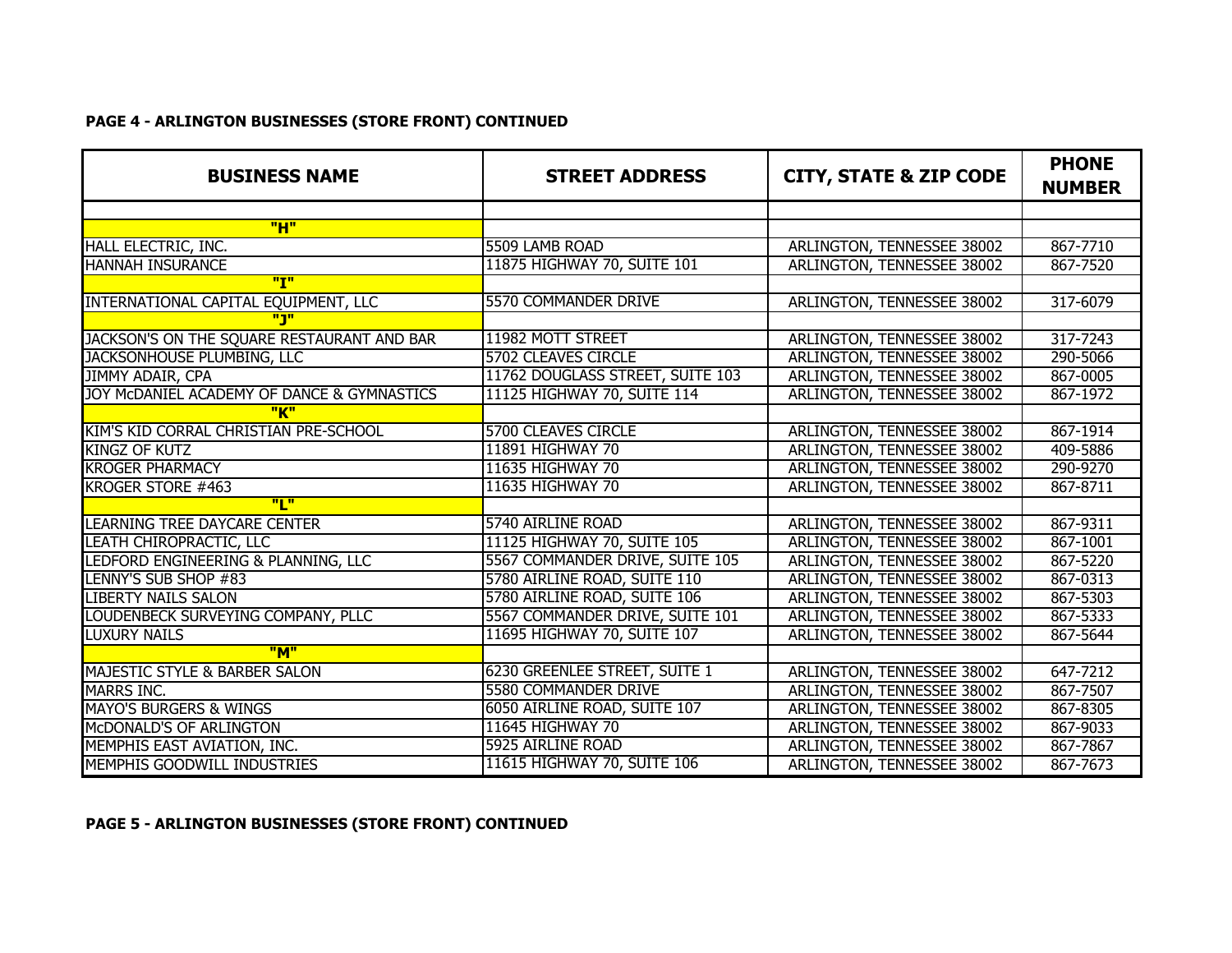| <b>BUSINESS NAME</b>                         | <b>STREET ADDRESS</b>            | <b>CITY, STATE &amp; ZIP CODE</b> | <b>PHONE</b><br><b>NUMBER</b> |
|----------------------------------------------|----------------------------------|-----------------------------------|-------------------------------|
|                                              |                                  |                                   |                               |
| "M"                                          |                                  |                                   |                               |
| MEMPHIS PHYSICAL THERAPY                     | 6050 AIRLINE ROAD, SUITE 106     | ARLINGTON, TENNESSEE 38002        | 867-8989                      |
| MEMPHIS VISITOR'S CENTER                     | 12036 ARLINGTON TRAIL            | ARLINGTON, TENNESSEE 38002        | 543-5333                      |
| MEZCAL MEXICAN RESTAURANT                    | 11615 HIGHWAY 70, SUITE 104      | ARLINGTON, TENNESSEE 38002        | 867-1883                      |
| MCMILLIN IMPORT COMPANY                      | <b>5670 COMMANDER DRIVE</b>      | ARLINGTON, TENNESSEE 38002        | 946-3351                      |
| MID-SOUTH ENGINEERING CONSULTANTS            | 11284 GULFSTREAM DRIVE           | ARLINGTON, TENNESSEE 38002        | 867-2085                      |
| MID-SOUTH SEPTIC SERVICE, LLC                | 11284 GULFSTREAM DRIVE           | ARLINGTON, TENNESSEE 38002        | 867-2085                      |
| "N"                                          |                                  |                                   |                               |
| <b>NAIL SPA</b>                              | 11891 HIGHWAY 70, SUITE C        | ARLINGTON, TENNESSEE 38002        | 867-2725                      |
| NATIONWIDE INSURANCE - CHRISTINE A. MATURA   | 11870 CRANSTON DRIVE, SUITE 101  | ARLINGTON, TENNESSEE 38002        | 755-2915                      |
| "ח"                                          |                                  |                                   |                               |
| 1 ONE SOURCE                                 | <b>12015 WALKER STREET</b>       | <b>ARLINGTON, TENNESSEE 38002</b> | 359-0831                      |
| <b>OAKLAND INDUSTRIAL PRODUCTS</b>           | 4140 AIRLINE ROAD                | ARLINGTON, TENNESSEE 38002        | 867-7900                      |
| OFF THE HOOF                                 | 12013 HIGHWAY 70                 | ARLINGTON, TENNESSEE 38002        | 867-3565                      |
| <b>OFF THE HOOK</b>                          | 11695 HIGHWAY 70, SUITE 110      | ARLINGTON, TENNESSEE 38002        | 317-6378                      |
| <b>OLIVER'S BARBER SHOP</b>                  | <b>6245 CHESTER STREET</b>       | ARLINGTON, TENNESSEE 38002        | 867-8778                      |
| "D"                                          |                                  |                                   |                               |
| <b>PYX SOLUTIONS LLC</b>                     | 5674 CLEAVES DRIVE, SUITE 103    | ARLINGTON, TENNESSEE 38002        | 867-3253                      |
| PANDA CHINA RESTAURANT                       | 11615 HIGHWAY 70, SUITE 109      | ARLINGTON, TENNESSEE 38002        | 867-3778                      |
| PATRIOT SAFETY SOLUTIONS                     | 5674 CLEAVES CIRCLE, SUITE 104   | ARLINGTON, TENNESSEE 38002        | 317-7725                      |
| PERFORMANCE HELICOPTERS, INC.                | 5975 AIRLINE ROAD                | ARLINGTON, TENNESSEE 38002        | 867-7770                      |
| PERICOS MEXICAN RESTAURANT                   | 11125 HIGHWAY 70, SUITE 109-110  | ARLINGTON, TENNESSEE 38002        | 867-7127                      |
| PIZZA HUT DELIVERY #4126                     | 11615 HIGHWAY 70, SUITE 102      | ARLINGTON, TENNESSEE 38002        | 362-3333                      |
| PLUMPY'S BBQ, LLC                            | 11875 HIGHWAY 70, SUITE 103      | ARLINGTON, TENNESSEE 38002        | 867-2250                      |
| PRIMARY EYE CARE OF ARLINGTON                | 6050 AIRLINE ROAD, SUITE 103     | ARLINGTON, TENNESSEE 38002        | 867-5540                      |
| "R"                                          |                                  |                                   |                               |
| RALEIGH GLASS COMPANY, INC.                  | <b>5706 CLEAVES CIRCLE</b>       | ARLINGTON, TENNESSEE 38002        | 317-4911                      |
| RALEIGH TIRE & AUTO SERVICE CENTER           | 5908 AIRLINE ROAD                | ARLINGTON, TENNESSEE 38002        | 867-8103                      |
| REDBOX AUTOMATED RETAIL, LLC (INSIDE KROGER) | 11635 HIGHWAY 70                 | ARLINGTON, TENNESSEE 38002        | 866-733-2693                  |
| RIZZI'S CAFE & PARADISO PUB                  | 6230 GREENLEE STREET, SUITES 3-6 | ARLINGTON, TENNESSEE 38002        | 867-7750                      |

**PAGE 6 - ARLINGTON BUSINESSES (STORE FRONT) CONTINUED**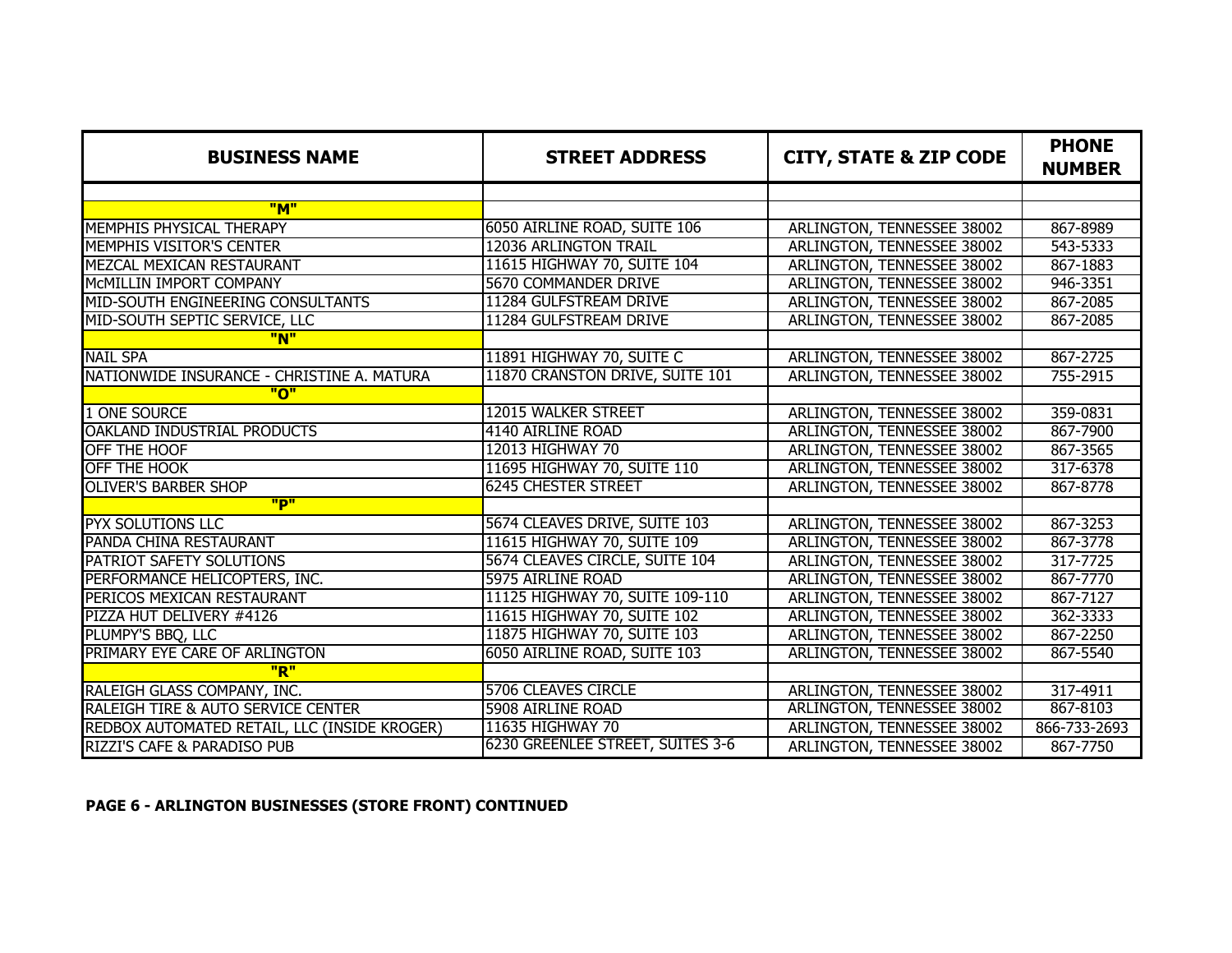| <b>BUSINESS NAME</b>                            | <b>STREET ADDRESS</b>          | <b>CITY, STATE &amp; ZIP CODE</b> | <b>PHONE</b><br><b>NUMBER</b> |
|-------------------------------------------------|--------------------------------|-----------------------------------|-------------------------------|
|                                                 |                                |                                   |                               |
| "S"                                             |                                |                                   |                               |
| <b>SRS</b>                                      | 5674 CLEAVES CIRCLE            | ARLINGTON, TENNESSEE 38002        | 317-7473                      |
| S. Y. WILSON & COMPANY                          | 12020 WALKER STREET            | ARLINGTON, TENNESSEE 38002        | 867-2226                      |
| <b>SAM T. WILSON LIBRARY</b>                    | 11968 WALKER STREET            | ARLINGTON, TENNESSEE 38002        | 867-1954                      |
| SASSAFRAS DESIGNS, LLC                          | 6280 CHESTER STREET, SUITE 102 | ARLINGTON, TENNESSEE 38002        | 867-8897                      |
| <b>SCOTTS LAWNSERVICE</b>                       | 12637 CYPRESS CREEK DRIVE      | EADS, TENNESSEE 38028             | 867-5433                      |
| SHELBY COUNTY SHERIFF'S OFFICE                  | 11670 MEMPHIS-ARLINGTON ROAD   | ARLINGTON, TENNESSEE 38002        | 867-1400                      |
| SONIC DRIVE-IN #6315                            | 6101 AIRLINE ROAD              | ARLINGTON, TENNESSEE 38002        | 867-9463                      |
| SPIKENARD NURSERY, LLC                          | 11034 HIGHWAY 64               | ARLINGTON, TENNESSEE 38002        | 867-3511                      |
| SPRINT HEATING AND AIR, INC.                    | 5702 CLEAVES CIRCLE            | ARLINGTON, TENNESSEE 38002        | 867-1102                      |
| STATE FARM INSURANCE - GINNA WALKER             | 11981 HIGHWAY 70, SUITE 102    | ARLINGTON, TENNESSEE 38002        | 867-8622                      |
| <b>STAUF USA, LLC</b>                           | 11121 HIGHWAY 70, SUITE 102    | ARLINGTON, TENNESSEE 38002        | 820-0007                      |
| STEVE RAY'S SERVICES, INC.                      | 12029 MOTT STREET              | ARLINGTON, TENNESSEE 38002        | 867-2332                      |
| STEVE RAY'S SERVICES VINTAGE RESTORATIONS       | 12029 MOTT STREET              | ARLINGTON, TENNESSEE 38002        | 867-2332                      |
| STOCKYARD GROWERS, LLC                          | 10996 HIGHWAY 70               | ARLINGTON, TENNESSEE 38002        | 867-8732                      |
| SUBWAY #36692                                   | 11615 HIGHWAY 70, SUITE 110    | ARLINGTON, TENNESSEE 38002        | 867-0007                      |
| SUNSET TANS OF ARLINGTON, INC.                  | 6050 AIRLINE ROAD, SUITE 120   | ARLINGTON, TENNESSEE 38002        | 867-1919                      |
| SUNSHINE LEARNING CENTER (INSIDE CHRIST CHURCH) | <b>11900 HIGHWAY 70</b>        | ARLINGTON, TENNESSEE 38002        | 867-5186                      |
| SUPERIOR PROPERTY MANAGEMENT (SPM)              | 5285 AIRLINE ROAD              | ARLINGTON, TENNESSEE 38002        | 800-8275                      |
| "T"                                             |                                |                                   |                               |
| <b>TBI LONG LABOR TECH</b>                      | 5674 CLEAVES CIRCLE, SUITE 101 | ARLINGTON, TENNESSEE 38002        | 867-3757                      |
| <b>TACO BELL #29388</b>                         | 4935 AIRLINE ROAD              | ARLINGTON, TENNESSEE 38002        | 867-2183                      |
| TAS-T-O DONUTS                                  | 5780 AIRLINE ROAD, SUITE 104   | ARLINGTON, TENNESSEE 38002        | 317-4442                      |
| TENNESSEE DEPARTMENT OF TRANSPORTATION          | 12077 HIGHWAY 70               | ARLINGTON, TENNESSEE 38002        | 867-2959                      |
| THE GRAPEVINE TEAROOM & GIFTS                   | <b>6284 CHESTER STREET</b>     | ARLINGTON, TENNESSEE 38002        | 867-9292                      |
| THE HAPPY HEART                                 | 12024 WALKER STREET            | ARLINGTON, TENNESSEE 38002        | 867-3703                      |
| THE PAISLEY ROOSTER BOUTIQUE                    | 11981 HIGHWAY 70, SUITE 101    | ARLINGTON, TENNESSEE 38002        | 317-7697                      |
| THE PICKLED PAISLEY BOUTIQUE                    | 6050 AIRLINE ROAD, SUITE 108   | ARLINGTON, TENNESSEE 38002        | 826-1853                      |
| THE QUILTING BARN                               | 6280 CHESTER STREET, SUITE 103 | ARLINGTON, TENNESSEE 38002        | 867-4824                      |
| THE SALON OF ARLINGTON                          | 6050 AIRLINE ROAD, SUITE 108   | ARLINGTON, TENNESSEE 38002        | 867-2889                      |
| THE STOCKYARD HORTICULTURAL SUPPLY, INC.        | <b>10996 HIGHWAY 70</b>        | ARLINGTON, TENNESSEE 38002        | 867-8732                      |

## **PAGE 7 - ARLINGTON BUSINESSES (STORE FRONT) CONTINUED**